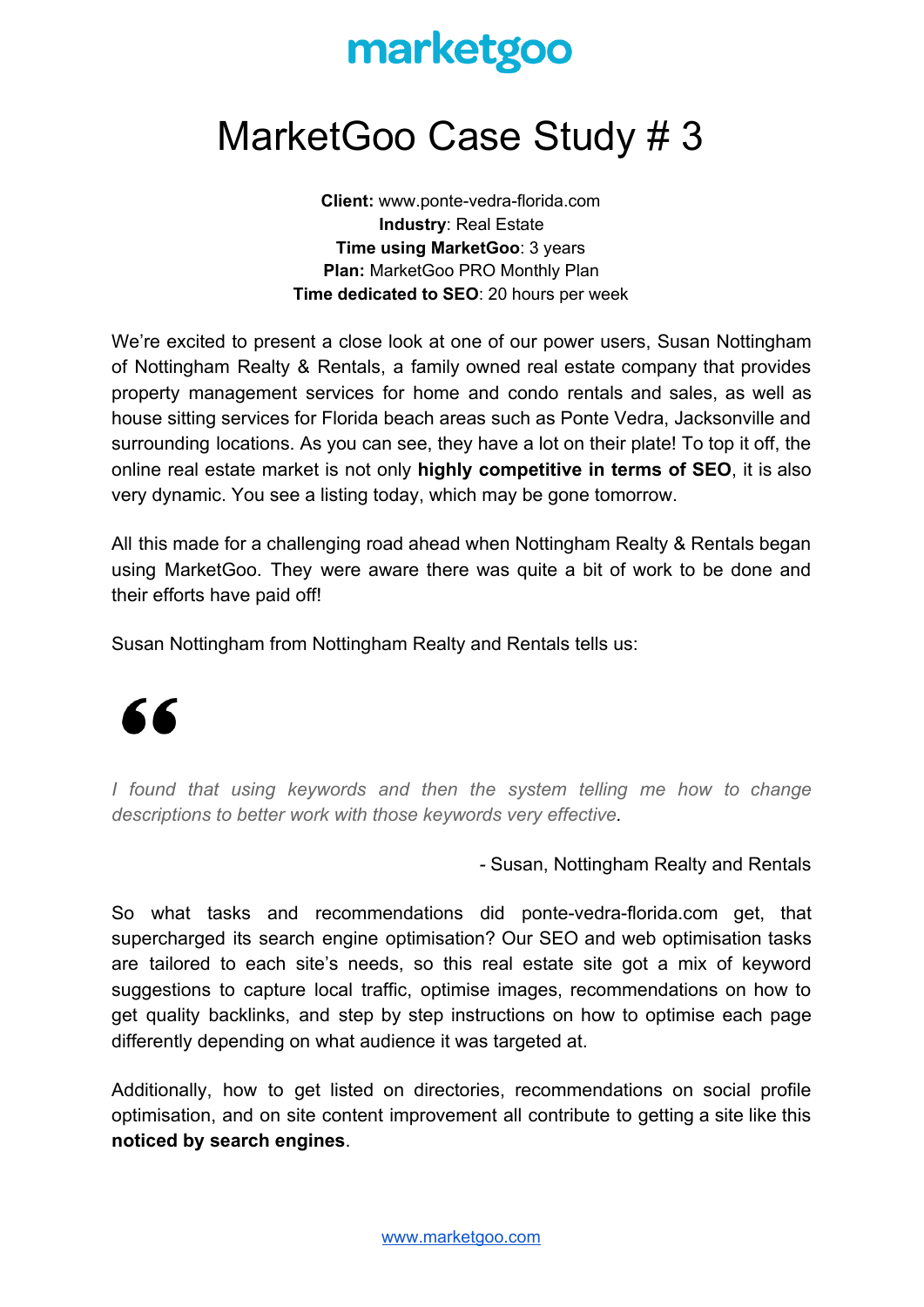One of the great byproducts of a well optimised site is that it *directs more business leads to your site, reduces any reliance on paid ads, and gives you a leg up in regards to your competitors* (also, they'll never know you're monitoring them through MarketGoo!). Nottingham Realty saw these improvements.

As you can see, change did not happen overnight, but optimising for search engines has had a very positive impact on Nottingham Realty & Rentals site. If you're in the real estate industry, it's a no brainer – you need to be on top of SEO. If you're in a different, competitive industry, now is the time to start keeping tabs on your competitors, increasing your results in search engines, and learning while using a tool like MarketGoo that strives to make each recommendation and optimisation task easy to understand and implement.

Check out a recap of exactly how MarketGoo helped ponte-vedra-florida.com below:

- 1. Challenges they were facing
	- Increase visibility in a competitive niche
	- Keep an eye on competitors
	- Target different segments within their business
- 2. How MarketGoo enabled success



- Showed tasks specifically targeting keywords
- Enabled easy monitoring of up to 4 competitors
- Gave guidelines for content creation
- Measurable progress with monthly reports